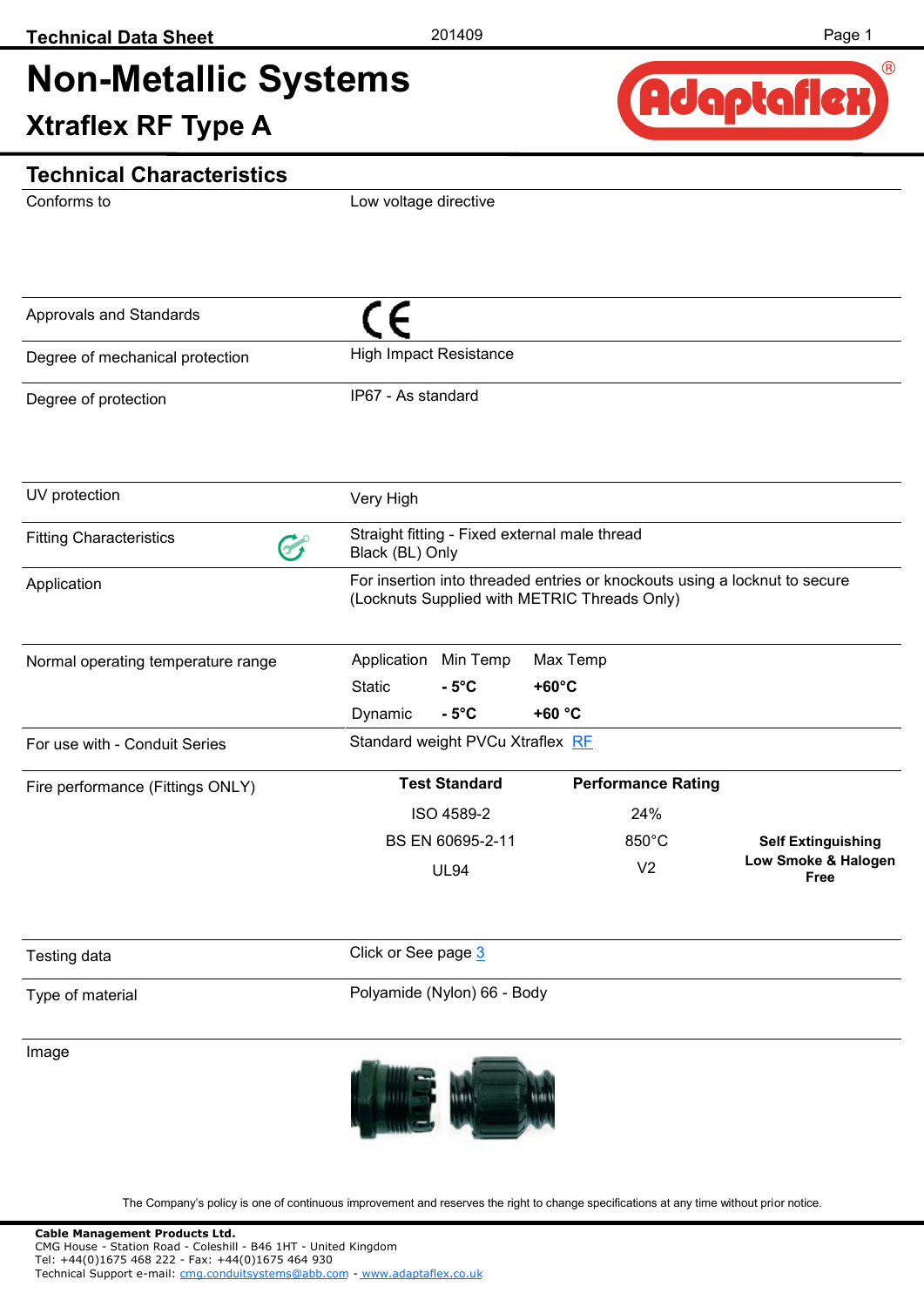# **Non-Metallic Systems Xtraflex RF Type A**

### **Dimensional & Thread Data**

|                                                       |                                       | <b>Thread</b><br>в               | <b>Nominal Dimensions (mm)</b> |      |      |      |  |
|-------------------------------------------------------|---------------------------------------|----------------------------------|--------------------------------|------|------|------|--|
| Part No<br><b>Black Body</b><br><b>Metric Threads</b> | <b>Nominal</b><br><b>Conduit</b><br>A |                                  | $\mathbf c$                    | D    | Е    | F    |  |
| <b>RF12/M16/A/BL</b>                                  | 12                                    | M <sub>16</sub> x <sub>1.5</sub> | 8.0                            | 22.0 | 11.5 | 35.5 |  |
| RF16/M16/A/BL                                         | 16                                    | M16x1.5                          | 10.0                           | 27.0 | 11.5 | 35.5 |  |
| RF16/M20/A/BL                                         | 16                                    | M20x1.5                          | 10.0                           | 27.0 | 13.0 | 37.0 |  |
| RF20/M20/A/BL                                         | 20                                    | M20x1.5                          | 13.5                           | 33.0 | 13.0 | 43.5 |  |
| <b>RF25/M25/A/BL</b>                                  | 25                                    | M25x1.5                          | 19.0                           | 43.0 | 15.5 | 52.5 |  |
| RF32/M32/A/BL                                         | 32                                    | M32x1.5                          | 25.0                           | 47.0 | 16.5 | 53.5 |  |

| <b>Metric</b>   | <b>Standard thread conforming</b><br>to EN60423 & BS3643 |                                  |                   |  |  |  |
|-----------------|----------------------------------------------------------|----------------------------------|-------------------|--|--|--|
| Thread<br>Size  | Ext Thread<br>Outside<br>Diameter                        | Int Thread<br>Inside<br>Diameter | Pitch             |  |  |  |
| M <sub>12</sub> | 12 <sub>mm</sub>                                         | 10.9mm                           | 1.5 <sub>mm</sub> |  |  |  |
| M16             | 16 <sub>mm</sub>                                         | 14.4mm                           | 1.5mm             |  |  |  |
| M20             | 20 <sub>mm</sub>                                         | 18.4mm                           | 1.5mm             |  |  |  |
| M25             | 25mm                                                     | 23.4mm                           | 1.5mm             |  |  |  |
| M32             | 32mm                                                     | 30.4mm                           | 1.5 <sub>mm</sub> |  |  |  |
| M40             | 40mm                                                     | 38.4mm                           | 1.5mm             |  |  |  |
| M50             | 50mm                                                     | 48.4mm                           | 1.5mm             |  |  |  |
| M63             | 63mm                                                     | 61.4mm                           | 1.5mm             |  |  |  |

F Ε **M2Qx**  $\odot$ øΑ  $\infty$ ان

NOTE: Dimensions are nominal

The Company's policy is one of continuous improvement and reserves the right to change specifications at any time without prior notice.